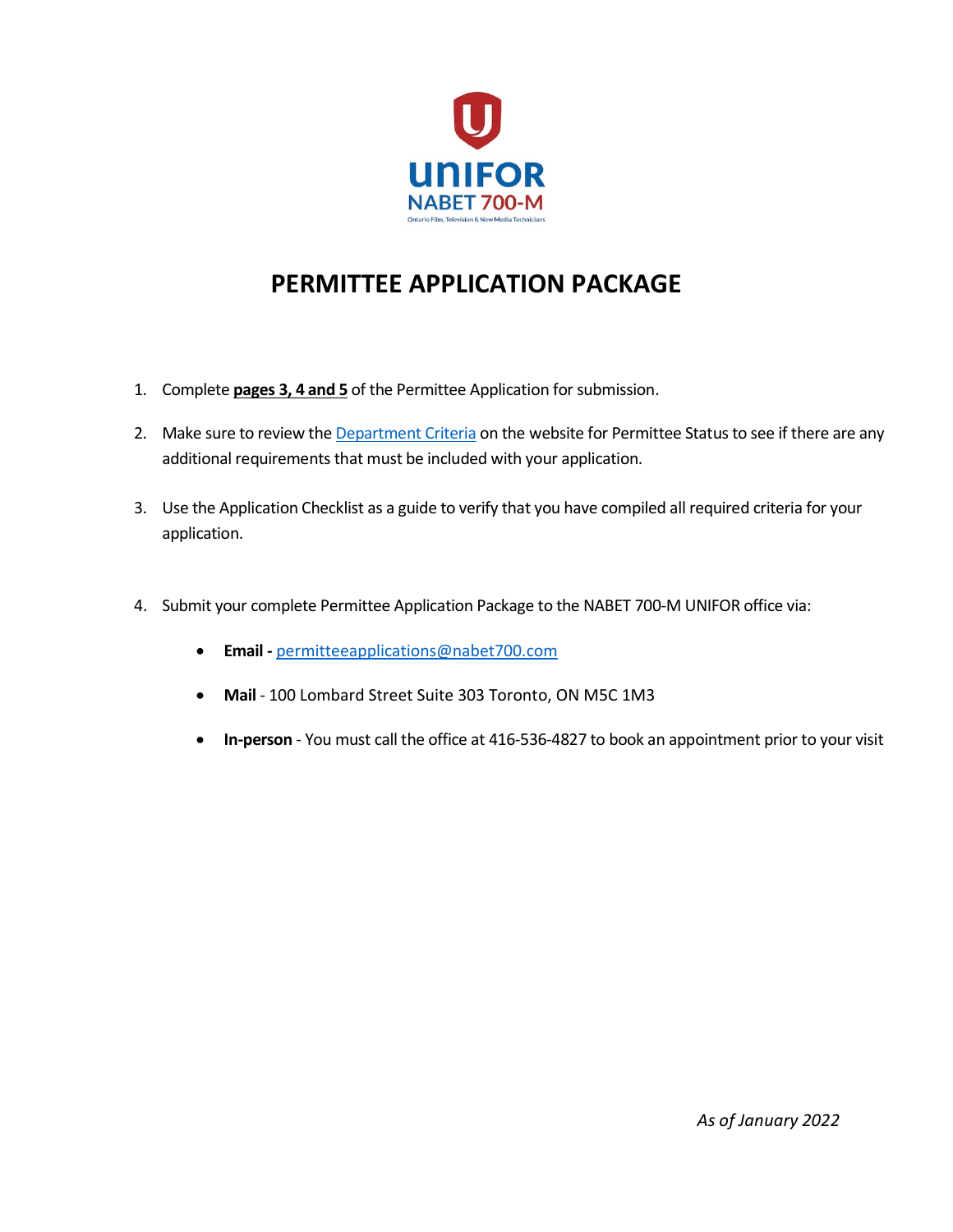### **APPLICATION CHECKLIST**

Please find below an application checklist. **Do not submit this with your application**. This checklist has been provided for you as a guide to ensure you have compiled all the required materials for your application.

Any application that is handed in without the outlined items may be immediately returned to you and **will not be processed**.

Application filled out **in full** – this includes page indicating your personal information, the Relevant Past Experience page, and the signature page.

 $\vert$   $\vert$  One (1) copy of your most updated resume.

One (1) copy of your **Worker** Health and Safety Awareness Training Certificate (MANDATORY)

One (1) copy of your **Supervisor** Health and Safety Awareness Training Certificate (MANDATORY)

 $\Box$  Any additional criteria required by your department (please refer to the Departmental Criteria on our website more information).

 $\vert$  | One (1) copy of your NABETiquette certificate. Please contact the office at 416-536-4827 to register for the course. The cost for the course is \$100 and is inclusive of the Permittee Application fee.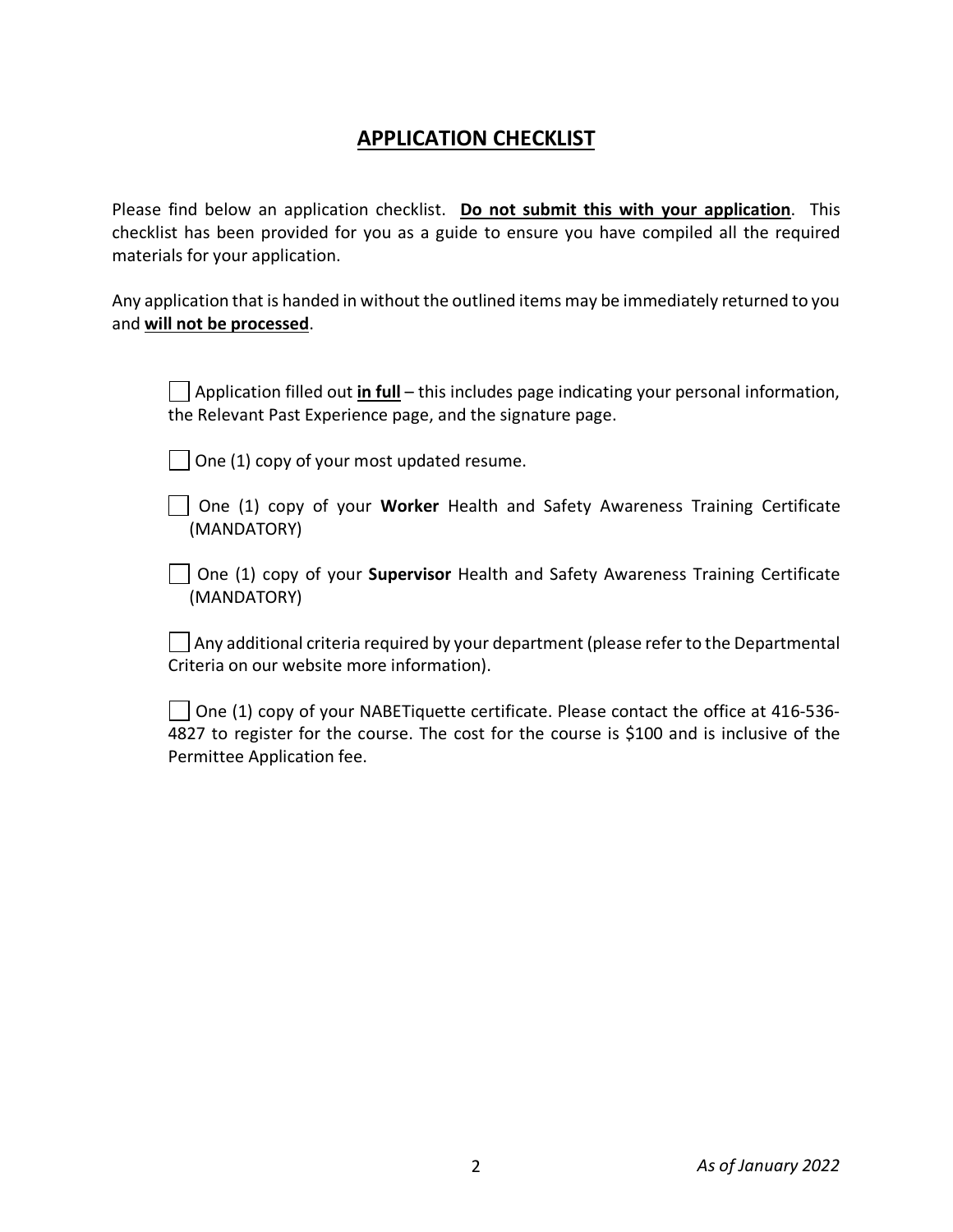

#### **PERMITTEE APPLICATION**

(Please print clearly)

| Name:                                                                                                                                                       |           |                            |                          |  |  |
|-------------------------------------------------------------------------------------------------------------------------------------------------------------|-----------|----------------------------|--------------------------|--|--|
|                                                                                                                                                             |           |                            |                          |  |  |
|                                                                                                                                                             |           |                            |                          |  |  |
|                                                                                                                                                             |           |                            |                          |  |  |
| Please list only one $\overline{(1)}$                                                                                                                       |           |                            | Please list only one (1) |  |  |
| Are you legally entitled to work in Canada? YES   NO                                                                                                        |           |                            |                          |  |  |
| Any other relevant info/certifications (i.e. certifications/training taken in other labour organizations):                                                  |           |                            |                          |  |  |
|                                                                                                                                                             |           |                            |                          |  |  |
| I hereby agree to abide by the NABET 700-M UNIFOR Constitution, By-laws, and the Rules and Regulations as set forth by the Local<br>in which I am a Member. |           |                            |                          |  |  |
|                                                                                                                                                             |           |                            |                          |  |  |
|                                                                                                                                                             | Signature |                            | Date                     |  |  |
|                                                                                                                                                             |           | <b>FOR OFFICE USE ONLY</b> |                          |  |  |
|                                                                                                                                                             |           |                            |                          |  |  |
| For Department VP                                                                                                                                           |           |                            |                          |  |  |
|                                                                                                                                                             |           |                            | Rejected:                |  |  |
|                                                                                                                                                             |           |                            |                          |  |  |
|                                                                                                                                                             |           |                            |                          |  |  |
|                                                                                                                                                             |           |                            |                          |  |  |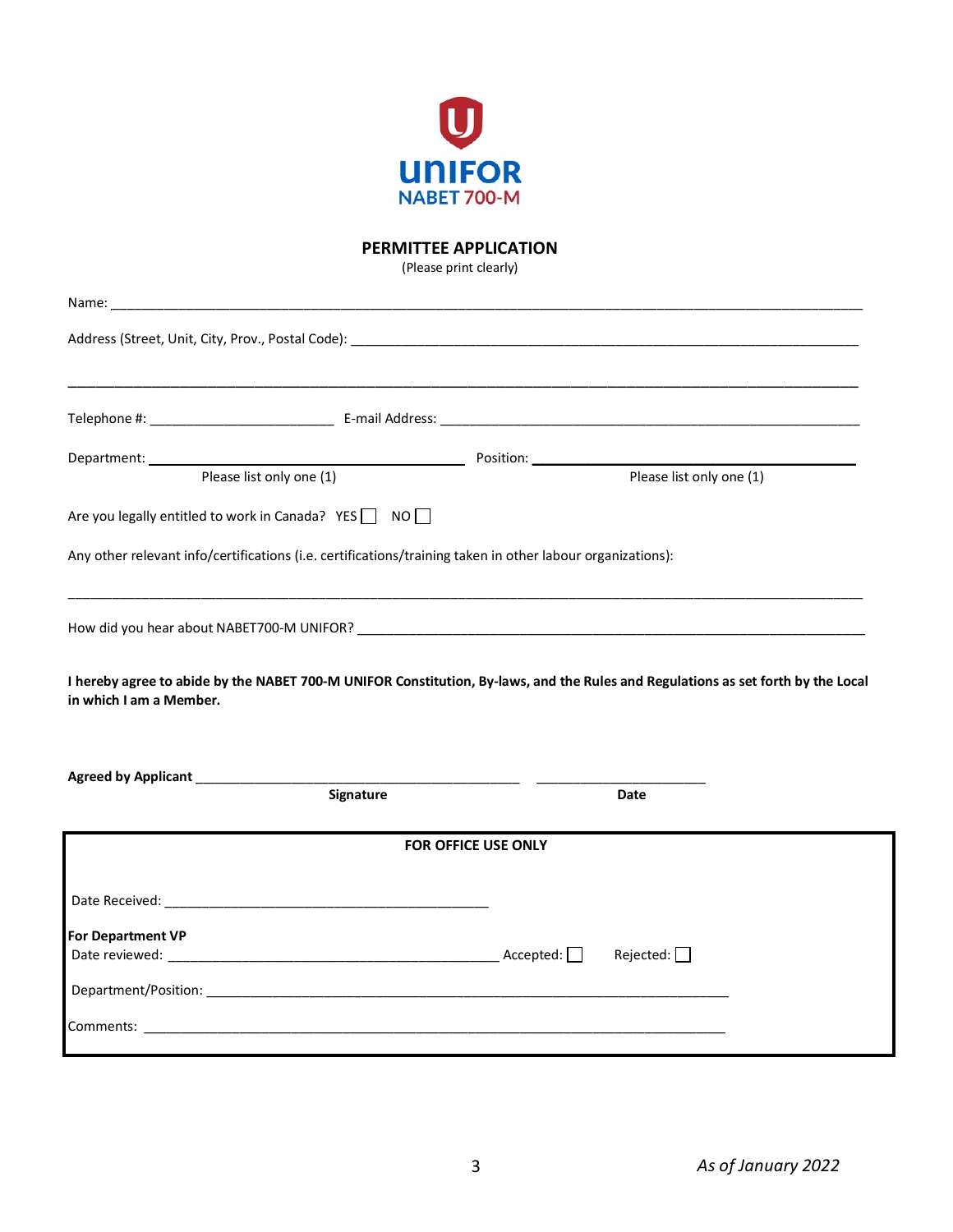### **RELEVANT PAST EMPLOYMENT:**

*(detail 40 days of work experience in film/television)*

#### **YOU** *MUST* **FILL OUT THIS PORTION – PLEASE DO NOT WRITE "See Resume"**

| Company                           | <b>Position held</b> | <b>Dates</b> |
|-----------------------------------|----------------------|--------------|
|                                   |                      |              |
|                                   |                      |              |
|                                   |                      |              |
|                                   |                      |              |
|                                   |                      |              |
|                                   |                      |              |
|                                   |                      |              |
|                                   |                      |              |
|                                   |                      |              |
|                                   |                      |              |
| <b>Other Relevant Experience:</b> |                      |              |
|                                   |                      |              |
|                                   |                      |              |
|                                   |                      |              |
|                                   |                      |              |
| <b>Professional References</b>    |                      |              |
| <b>Name</b>                       | <b>Title</b>         | Phone #      |
| $\qquad \qquad 1.$                |                      |              |
|                                   | 2.                   |              |